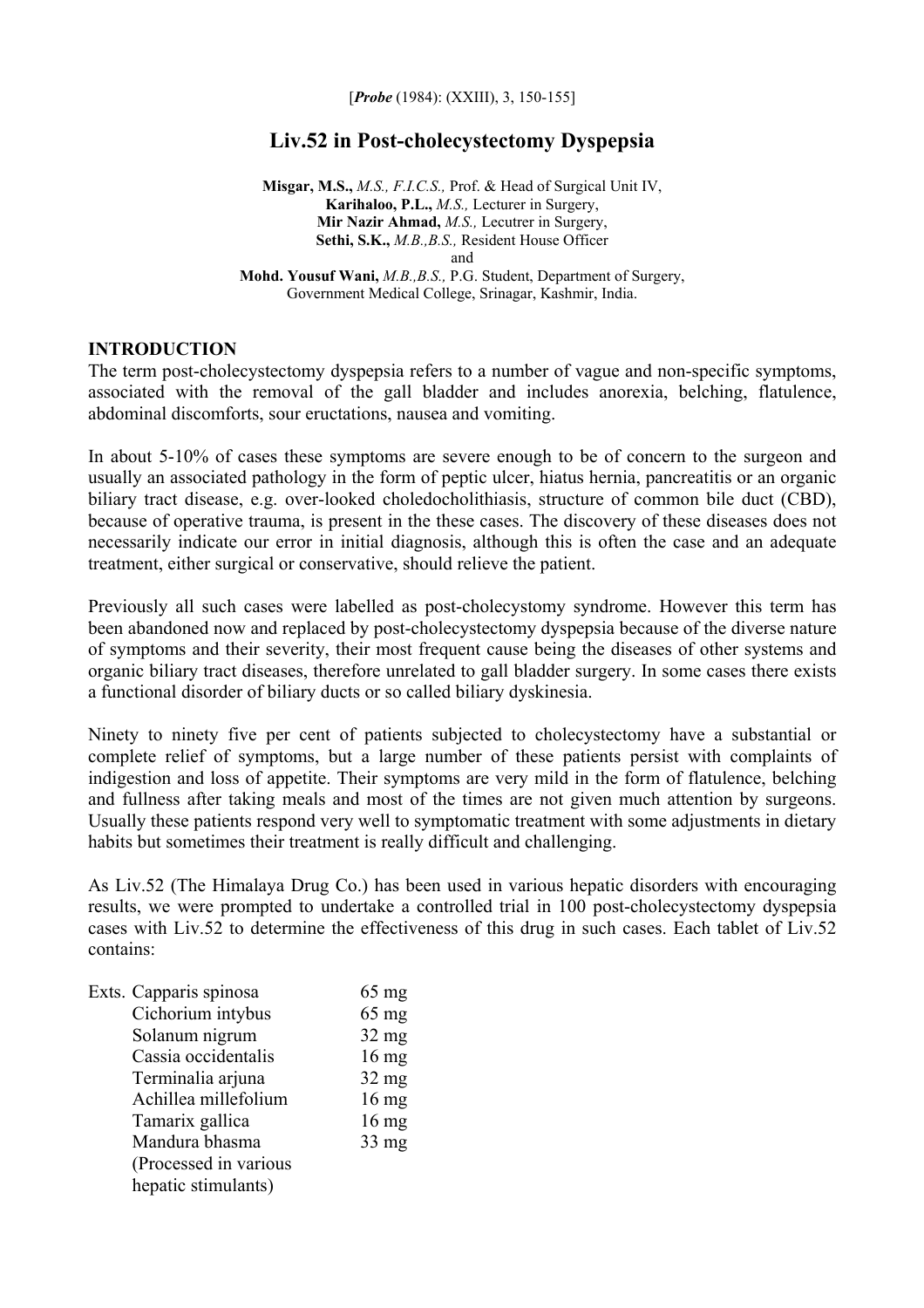# **MATERIAL AND METHODS**

The present study was conducted in the Department of Surgery, S.M.H.S. Hospital, Srinagar during a period of two years from July 1981 to July 1983, in a hundred patients in whom cholecystectomy had been done. After cholecystectomy, on their first follow-up visit to the hospital, which was usually one to two weeks after the discharge from hospital, the patients were carefully examined and a detailed history taken. It was found that only a small percentage of patients were absolutely symptom-free and in whom no follow-up or medication in any form was necessary, whereas in a majority of patients there was significant relief but symptoms such as anorexia, flatulence, belching and fullness after taking meals persisted.

Every effort was made to rule out any associated pathology which might be responsible for these symptoms and in an endeavour to do this, in all the patients selected for the study, a barium screening of stomach and duodenum was done to rule out peptic ulcer and hiatus hernia. Only in those patients where there was reason to suspect a biliary tract disease, investigations such as I.V.C. and E.R.C.P. were carried out.

Only after all these investigations were normal and all other diseases could be ruled out with certainty, these 100 cholecystectomy patients were divided into two groups of 50 each, group 'A' and group 'B'. Patients in both the groups were predominantly females and most of them were in the 30-50 years age group.

Patients in group 'A' were treated with Liv.52 tablets, 2 tablets 3 times a day after meals and were encouraged to take a normal diet without any restrictions, whereas patients in group 'B' were treated with a placebo without any dietary restrictions.

# **OBSERVATIONS**

Age and Sex distribution (Figures 1 and 2).



In both groups of patients, females out-numbered males. In group 'A' there were 45 females and 5 males, whereas in group 'B' there were 46 females and 4 males. Age distribution is shown in frequency polygon (Figure 2); the youngest patient in the series was 22 years and the oldest 60 years. The maximum numbers of patients were in the  $4<sup>th</sup>$  decade of life, followed by the  $5<sup>th</sup>$  decade and the  $3<sup>rd</sup>$  decade in order of frequency, in both the groups (Table 1).

# Symptomatology (Figure 3).

Although the patients presented with a wide variety of symptoms most of them were considered to be subjective but almost all of them complained of indigestion. However on careful questioning of the patients in both the groups, various symptoms in descending order of frequency were flatulence,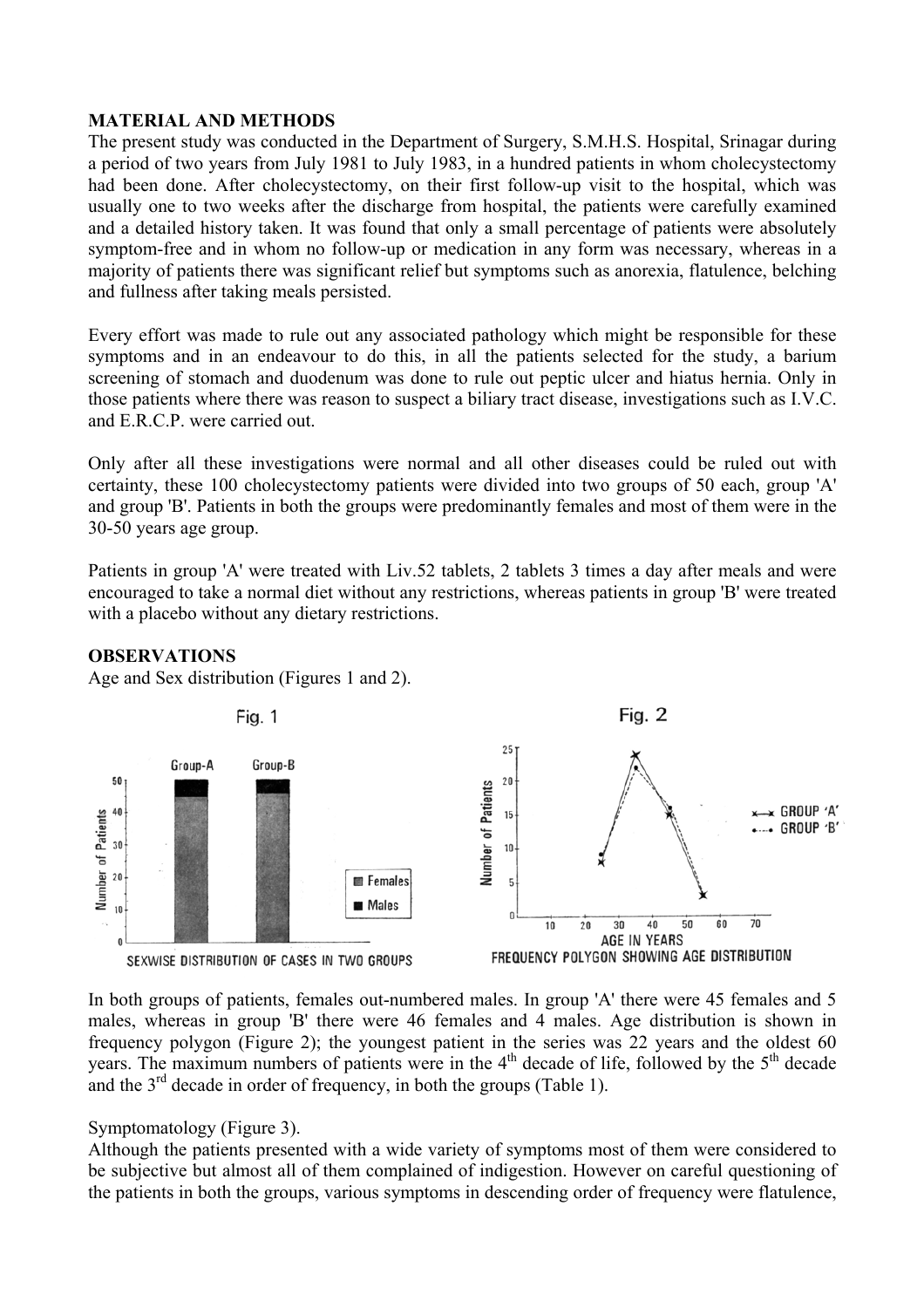belching, anorexia, fullness after taking meals and occasional nausea and vomiting in some patients. Ten percent of patients in group 'A' and 12% in group 'B' complained of weights loss (Table 2).

| Table 1: Showing age and distribution of the patients |                 |            |                 |            |  |  |  |
|-------------------------------------------------------|-----------------|------------|-----------------|------------|--|--|--|
|                                                       | Group 'A'       |            | Group 'B'       |            |  |  |  |
| Age in years                                          | No. of patients | Percentage | No. of patients | Percentage |  |  |  |
| $20 - 30$                                             |                 | 16%        |                 | 18%        |  |  |  |
| $31 - 40$                                             | 24              | 48%        |                 | 44%        |  |  |  |
| $41 - 50$                                             |                 | 30%        |                 | 32%        |  |  |  |
| $51 - 60$                                             |                 | 6%         |                 | 6%         |  |  |  |
| Total                                                 | 50              | 100%       |                 | 100%       |  |  |  |

| <b>Table 2:</b> Showing symptomatology in the patients |                 |            |                 |            |  |  |  |  |
|--------------------------------------------------------|-----------------|------------|-----------------|------------|--|--|--|--|
|                                                        | Group 'A'       |            | Group 'B'       |            |  |  |  |  |
| <b>Symptoms</b>                                        | No. of patients | Percentage | No. of patients | Percentage |  |  |  |  |
| Flatulence                                             | 50              | $100\%$    | 50              | $100\%$    |  |  |  |  |
| Belching                                               | 45              | 90%        | 46              | 92%        |  |  |  |  |
| Anorexia                                               | 36              | 72%        | 34              | 68%        |  |  |  |  |
| Fullness after meals                                   | 30              | 60%        | 27              | 54%        |  |  |  |  |
| Nausea and vomiting                                    |                 | 16%        |                 | 12%        |  |  |  |  |
| Weight loss                                            |                 | 10%        | O               | 12%        |  |  |  |  |

Treatment in the form of Liv.52, two tablets thrice a day after meals, was carried out for a period of three months in all the patients in group 'A' and prolonged only in those who still continued with some symptoms. Eighty four percent of the patients in group 'A' did not need any further treatment, whereas in the remaining 16% a further three months' treatment with Liv.52, two tablets thrice a day orally, relieved their symptoms completely.

In group 'B', at the end of three months only 46% of the patients were symptom-free, whereas the remaining 54% (27 patients) were



put on Liv.52, 2 tablets thrice a day orally. It was observed that after 1-2 months' therapy with Liv.52, 44% of the patients were symptom-free. In the 10% who did continue to have some symptoms in the form of flatulence treatment with Liv.52 completely relieved their symptoms within a period of 3 months (Figure 3).

# **DISCUSSION**

Post-cholecystectomy dyspepsia as was seen in the majority of patients, is believed to be because of in co-ordination in bile secretion after the removal of the gall bladder. The bile, which was previously concentrated 5-10 times by the gall bladder with a corresponding increase in the proportion of bile salts, now enters the duodenum as it is formed by the liver with a decreased power of emulsifying the fat globules which are digested by intestinal lipases.

Although no definite cause is known this functional abnormality exists upto a period of 3-6 months after cholecystectomy and it is during this period that some sort of digestive therapy is required to make the patients symptom-free and enable them to take a normal diet. After this period, which can vary from 3-6 months or even more in some patients, compensatory mechanisms can come into play, the CBD dilates and functions as a storehouse of bile and secretion is regulated by the papillary sphincter.